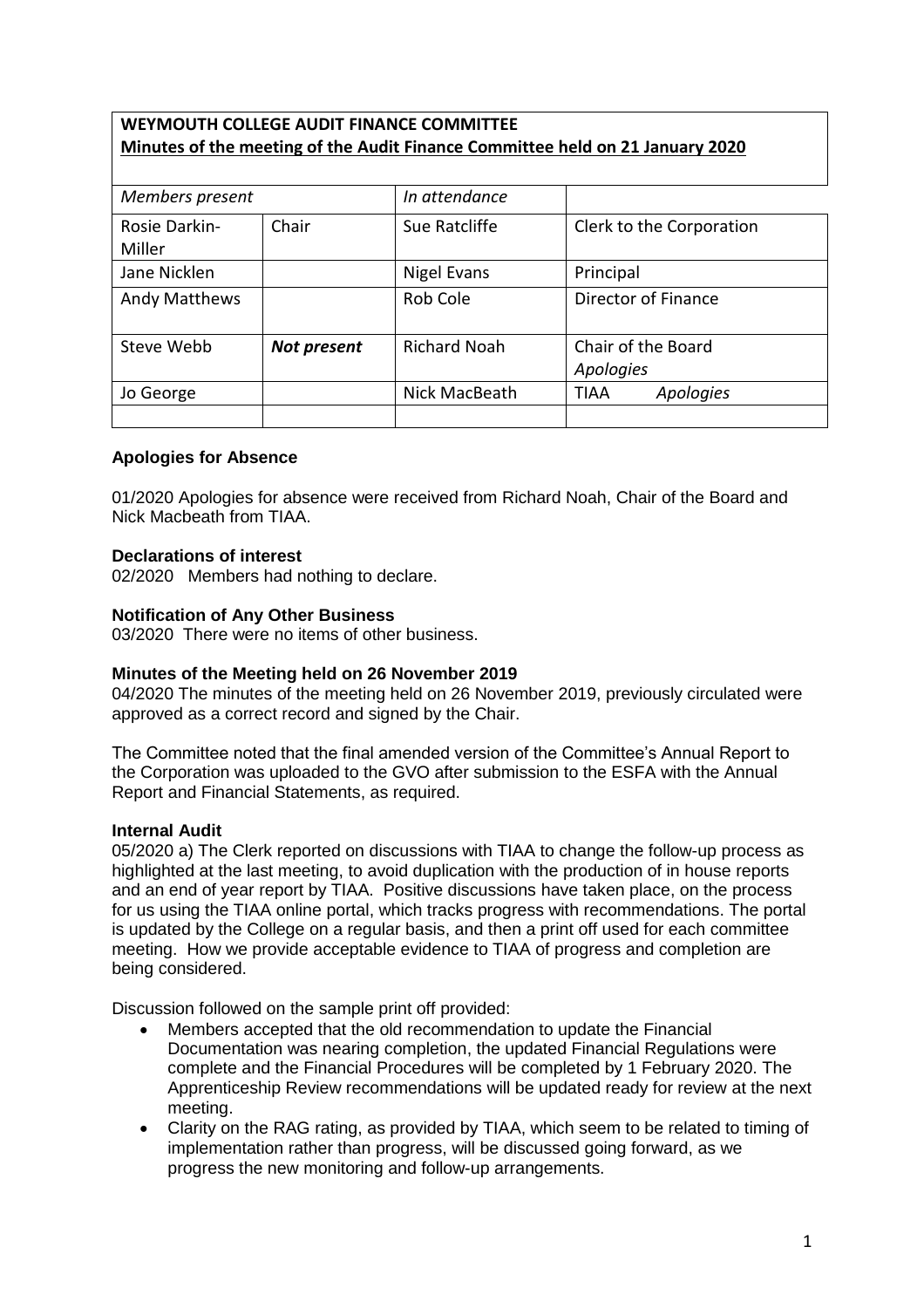# **Financial Report**

## a) P4 and P5 Reports

06/2020 The committee received P4 and P5 Financial Reports. The Director of Finance reported on the P5 position and Members noted the following key points, which were highlighted in the report:

- Budget set with EBITDA of £501k
- ESFA financial health for 2019/20 is 'Inadequate'
- Forecast position at year-end currently at +£415k EBITDA<br>• Mariances due to staffing / contract changes lower HE foot
- Variances due to staffing / contract changes, lower HE fees, higher HNS income, higher 'other income' following the autumn round of budget monitoring meetings
- The college is in the process of formally applying for in-year student growth funds to draw forward additional funds from 2020/21 forecast budgets as some cost pressures attributable to student growth.
- Improving 2020/21 forecast budget position due to student growth (7%) with ESFA financial health returning to 'Requires Improvement'.

Members asked:

- For clarification on the establishment of a curriculum contingency. With a budget driven 5% cut last Summer, some schools were now experiencing some budget pressures, so to alleviate any risks due to student growth, a contingency has been built centrally, managed by the Vice Principal – Curriculum.
- For clarification on the difference between NCS hosted status and the Weymouth and Portland Outdoor NCS Delivery. The Weymouth and Portland outdoor also provide curriculum activities as well as NCS in the summer. It is proposed to consider the two together as there is new income through NCS.
- Staff costs £39k appear as overspend. This was included as a vacancy management savings target, when in reality there can be other costs such as cover through agencies. Assuming no more planned vacancy savings will be found, it means any that do accrue are an improving position for the year-end.
- In-year funding possible additional income for in year growth numbers has been requested. A desk top exercise by the ESFA may mean, if successful, up to £150k in March.

### b) Draft Budget 2020/2021 and Budget Forecast 2021/2022

07/2020 The Committee received a report providing an update to the 2020/21 budget forecast and an initial budget forecast for 2021/22

The Director of Finance reminded members:

- That as a development to the CFADS model (Cash Flow Available for Debt Servicing), **all Colleges are now required to submit a newly ESFA developed Integrated Financial Model (IFM**) **for Colleges,** which confirms the current financial year budget and cash flow and a further 24 month rolling cash flow, which includes the 2020/21 and 2021/22 financial years.
- The College will formally propose a 2020/21 budget and 2021/22 budget forecast in July for Corporation approval. This report presents an early update to the budget / forecasts based on latest student numbers, staffing and pay assumptions and any other significant considerations to enable the **completion of the IFM for 2020/21 and 2021/22 by the ESFA deadline of the 28th February 2020.**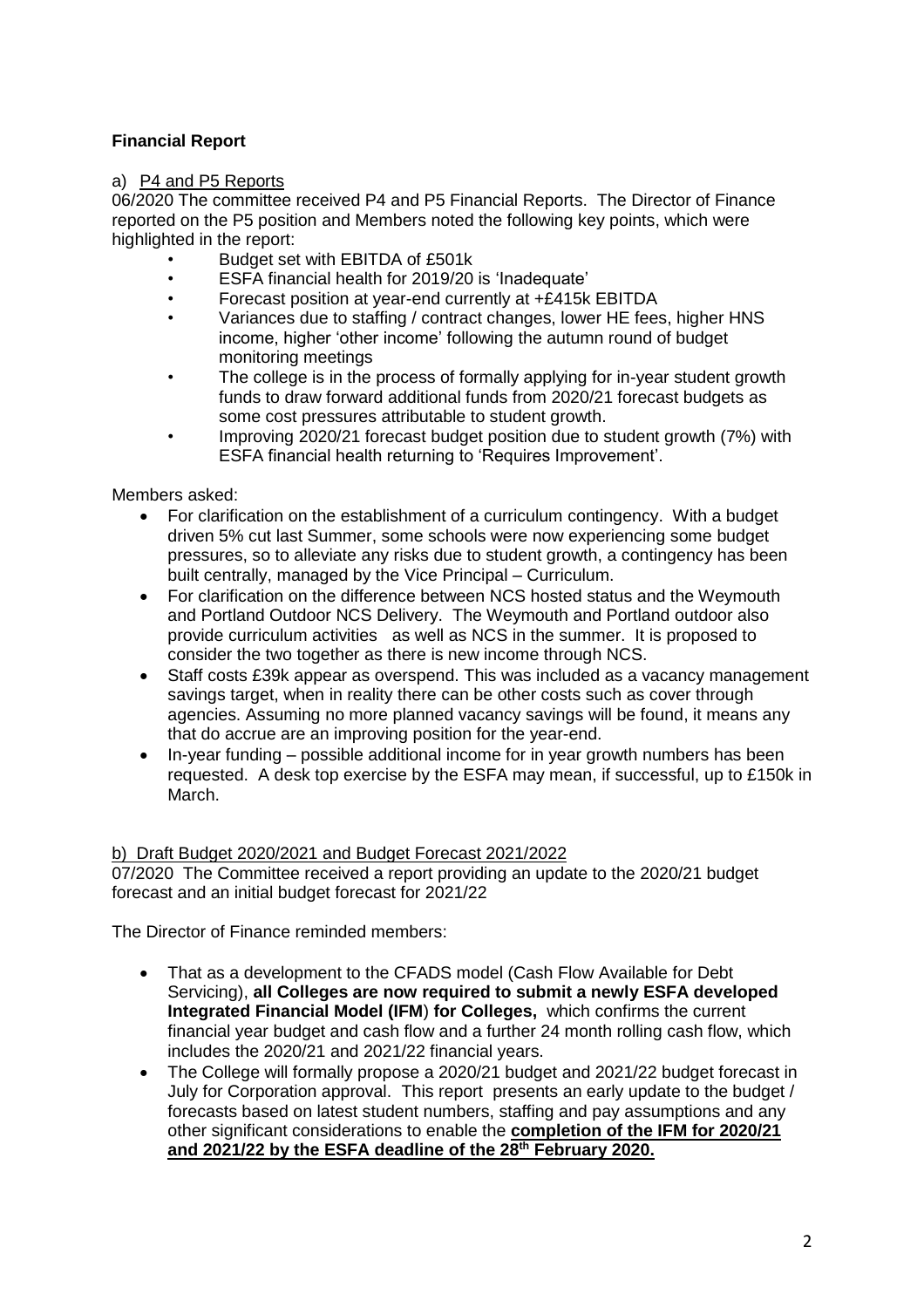It is expected that the draft budget plans will change by July 2020, as College strategic planning, curriculum planning and ongoing budget monitoring will all inform the final budget submission.

The Committee understood the paper reported a very early indication of an improving position over the next two years. The Director of Finance emphasised that the budget figures included:

- An increase in student number enrolments;
- The increased funding rate announced by the Government, and
- A 2% pay award for staff.
- a 'desk top' review of in-year student growth by the ESFA in recognition that this places additional financial strain on short term cash flow due to the delay in lagged funding, is taking place.

Discussion followed on the implications of the forthcoming rises in the NLW, which give those affected a 6.2% increase. The College currently has 55 staff on NLW; this figure will rise to 137 in April 2020, and will affect the differential rates of pay for staff who have supervisory or qualification requirements. SLT are considering making recommendations on timing and different percentage rises. A detailed proposal will be developed and presented to the Board in due course.

The Committee noted:

- If the application for in year growth funding is successful and timing is right, this would cover the NLW costs. It is understood that up to 50% of additional funds due to student growth (up to £150k) could be paid across to the College in late Spring – this will of course assist with cash flow but growth funding will be accounted for in next year's budget.
- The operating expenses table has identified some savings, including revised procurement contracts. Members were impressed by what had been achieved.
- Debtor figures were noted as was the potential that a  $£10k$  debt from a language school, would be written off following exploration of all avenues to recover the debt.
- Redlands nothing further to report, while awaiting for the report commissioned by Dorset Council on all leisure facilities, to be published.
- If no resolution, The College will also need to identify sink funds (as a cash reserve) of up to £250k to replace the 3G football pitch at Redlands within the next few years.
- The Committee acknowledged Budget planning assumes the continuation of Redlands (net cost to College of approx. £200k) and Poundbury (net cost to College of £130k).
- The key signal within this report is sustaining and improving College financial health (and to reach 'Good' / 180 points) with the 2021/22 EBITDA of £880k and financial health points score of 150 pointing towards costs starting to exceed income, which poses a threat to the College (with no strategic action) for 2022/23 and beyond when TU repayments start to increase.

## **Updated Financial Regulations**

08/2020 The Committee received a copy of the final draft Revised Financial Regulations 2019, and were reminded that these were the responsibility of the Principal to evidence compliance with Board Governance Policies EL3, EL4 and EL5 and to provide operational regulations for staff.

The Corporation through the Audit Finance Committee received the updated document, for comment as required, and to monitor the introduction of the new Regulations in response to a long standing Audit Recommendation and therefore help to monitor operational effectiveness.